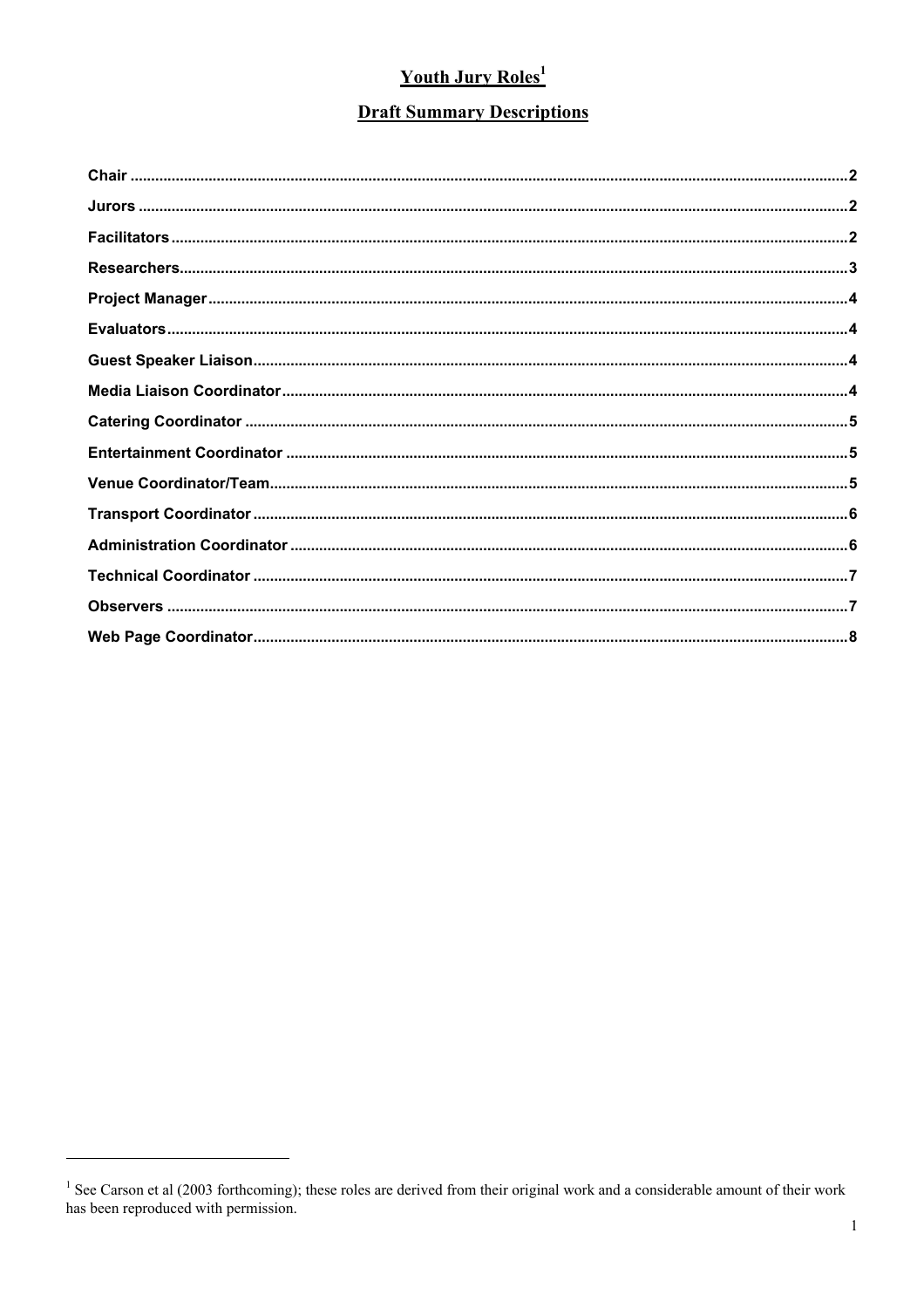## **Chair**

An Independent Chair manages the expert presentations and discussion sessions. The Chair is responsible for timekeeping and ensuring the presenters stay focused on the key issues, as defined by the jury. The chair is ultimately responsible to the jury and the project manager. Interaction with the jury is via the facilitator. Often the role of chair is combined with the role of the facilitator.

The Role of the Chair before the Youth Jury

- $\rightarrow$  Offer personal suggestions to the proposed agenda developed by the project manager/team especially in regards to time structures of group discussions and questioning of expert witnesses.
- $\rightarrow$  Discuss the agenda with facilitators and raise any concerns of the agenda that appear to inhibit the tasks of the facilitators and chair during the process.
- $\rightarrow$  Assist the facilitators and jurors in strategic questioning exercises.
- $\overline{\phantom{a}}$  Ensure that all jurors are confident in the running of the process and assist in resolving problems or concerns they might have with the process and the proposed agenda by addressing their concerns with the project manager/team.
- $\lnot$  Participate in media activities promoting the jury.

The Role of the Chair during the Youth Jury

- ÿ Welcome all jurors to the beginning of each jury session and give a brief overview of how the process is to work (this will also have been discussed in more detail during the pre-jury meetings).
- $\rightarrow$  Maintain fairness and balance throughout the presentation and discussion sessions.
- $\rightarrow$  Ensure that each presenter stays within their allotted time in the interests of fairness to the other presenters, and allow sufficient time for discussion and debate.
- $\rightarrow$  Focus the attention of the expert presenters on the key questions throughout the process.
- $\rightarrow$  Help the jury feel at ease when questioning the presenters.Ask each juror to introduce him or herself first before asking the question. This may help break the tension and allow jurors to articulate their questions well.
- $\rightarrow$  Manage the interaction between the presenters and jury during the discussion sessions.
- $\exists$  Respond to any requests from the jury regarding the process.
- $\overline{\phantom{a}}$  Liaise closely with the project manager and facilitator throughout the process.

The Role of the Chair after the Youth Jury

- $\rightarrow$  Participate in the evaluation of the process, including discussions with facilitators about the course of the process culminating in a document outlining the positives and negatives of the process as well as recommendations for improving the process. This report will be passed onto the evaluators.
- $\overline{\phantom{a}}$  Be available for consultation to discuss their experiences of the process with the evaluators.
- $\lnot$  Participate in media activities promoting the jury.

#### **Jurors**

- ÿ Objective is to gain an insight into cultural issues and learn the value of their opinions through vibrant discussion and the production of a report on the issues.
- $\rightarrow$  Actually turn up to the youth jury and events before, and on time as well.
- $\overline{\phantom{a}}$  Listen to others in discussion and contribute to discussion.
- $\lnot$  More?

## **Facilitators**

The purpose of facilitators is to support the participants through the Youth Jury process and manage the group dynamics. The facilitators are responsible for enabling the Youth Jurors to perform effectively and efficiently.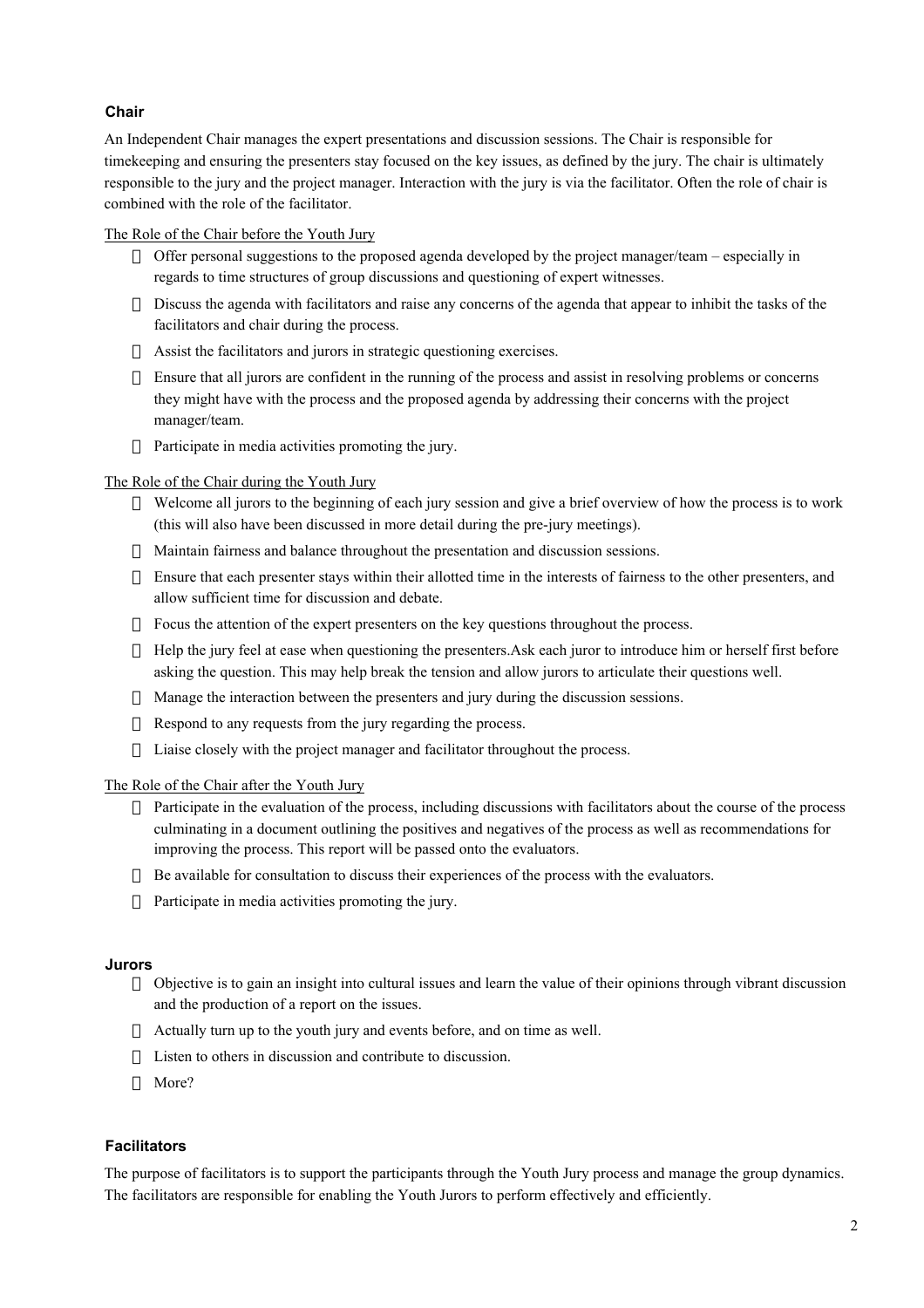There should be several facilitators, depending upon the final number of participants. Small groups may run optimally with 6-8 members. This means recruiting up to 4 facilitators for the whole Youth Jury2.

The tasks of the facilitators in the leadup to the Youth Jury include:

- $\overline{\phantom{a}}$  Form effective relationships with the participants, and ensure involvement and interaction between all participants.
- $\sim$  Lead the activities on the preparatory days, including discussing the issues and formulating the charge; and improving participants' skills in deliberation and questioning. This could enable the formation of the same small groups which will be used during the Youth Jury.
- $\overline{\phantom{a}}$  Ensure participants appreciate the nature of their role, and are empowered to suggest consensual modifications of their role that would make them more comfortable with the process (such modifications could only occur at an early stage).
- $\rightarrow$  Actively engage participants to assume shared ownership of the Youth Jury process, and facilitate their consensual contributions to decisions about the structure of the process.
- $\overline{\phantom{a}}$  Liaise with the project manager and steering committee, and ensure that participants' decisions regarding their role and the process are taken into consideration.

The tasks of the facilitators during the Youth Jury include:

- $\overline{\phantom{a}}$  Ensure the small groups work productively and collaboratively, with effective and equivalent input by all members.
- $\overline{\phantom{a}}$  Facilitate the constructive resolution of disagreements and conflicts amongst participants.
- $\overline{\phantom{a}}$  Focus participants' attention on key questions and tasks throughout the process.
- $\overline{\phantom{a}}$  Facilitate information flows between small groups and other small groups, the large group, expert witnesses, and the project team.
- ÿ Work as a team to facilitate processes that require all participants to deliberate in a large group.
- $\rightarrow$  Facilitate production of the Jury's Report, by coordinating deliberative processes both in small groups and the large group, and ensuring that every statement in the report is endorsed by all the participants (unless explicitly stated otherwise).
- $\overline{\phantom{a}}$  Ensure that the Youth Jury achieves set tasks to schedule, including production of the Jury's Report.
- $\lnot$  Liaise with chair and project manager throughout the process.

The tasks of the facilitators after the Youth Jury include:

 $\rightarrow$  Liaison with evaluators to provide critical feedback on the process from the facilitators' perspective (as well as any input from participants that may not be captured in the post-event survey).

## **Researchers**

 $\overline{a}$ 

- $\rightarrow$  The objective of the researchers is to ensure the participants are given quality information and fully informed on the issues for discussion. This will then prompt and facilitate discussion, and lead to better outcomes of the youth jury.
- $\rightarrow$  Researchers will have to take their direction of research from the jurors and stakeholders. This will require information on the concerns or pertinent issues of jurors and stakeholders to be taken from a survey or poll.
- $\rightarrow$  Information relating to these concerns or issues will then be compiled by the researchers and presented to the jurors in the briefing documents. However the need to ensure jurors absorb the information might require information to be presented in more innovate forms.
- $\rightarrow$  Most importantly the researchers will have to ensure that the information is relevant, of a high quality, unbiased and diverse. But most of all the information must be accessible to 16/17 year olds.
- $\rightarrow$  The researchers may also assist with the various surveys and guest speaker/expert witness preparation.

 $2$  This number of facilitators may be unworkable during the Youth Jury itself, but helpful during the leadup events.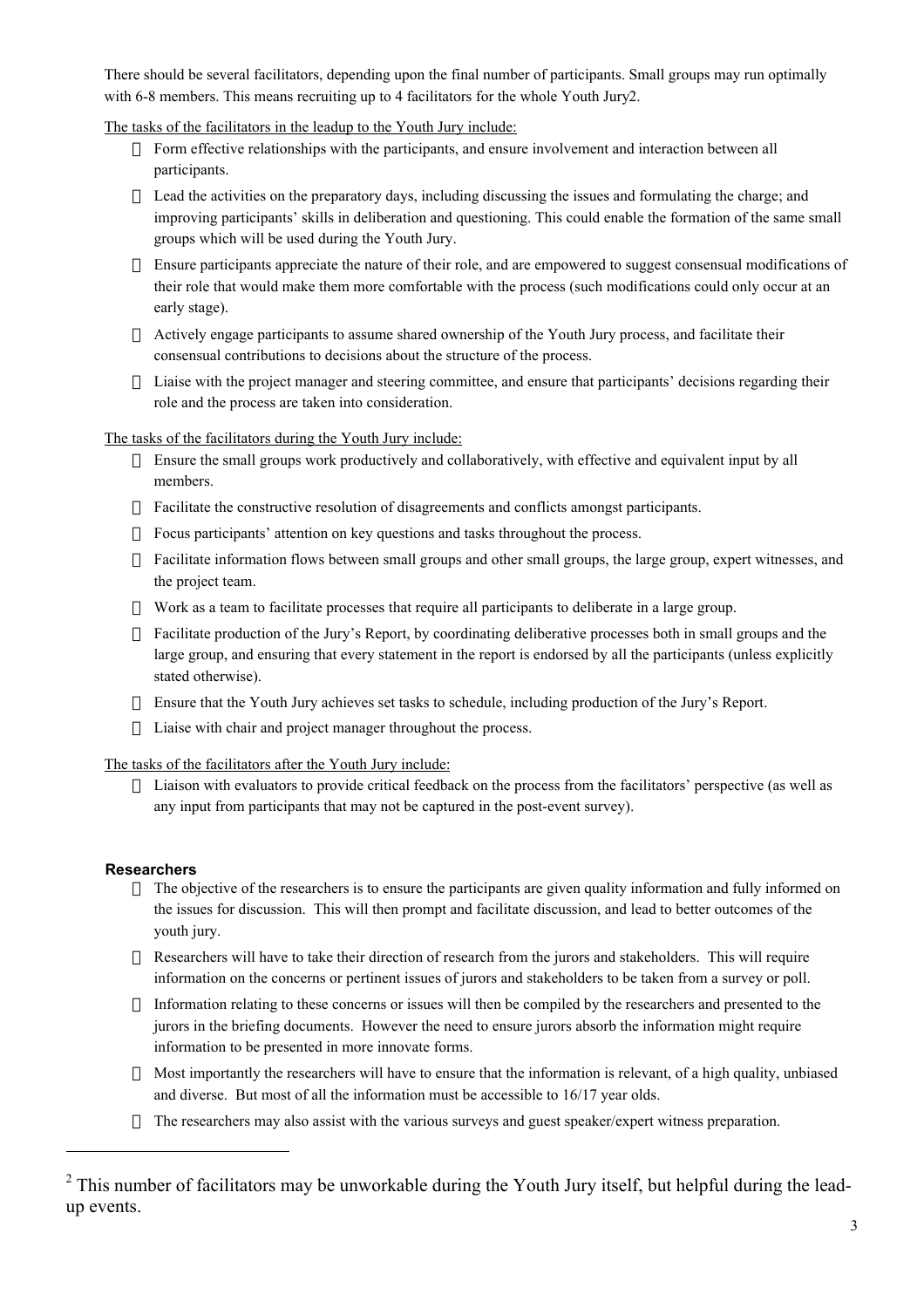## **Project Manager**

- $\rightarrow$  The objective of the project manager is to ensure the jury is running smoothly. This will involve liaison with all other team members, jurors and stakeholders.
- $\rightarrow$  The project manager can oversee and even mediate any problems or disputes that arise on the day.
- $\rightarrow$  The project manager must also ensure all team members are aware of their roles and responsibilities. Then they must ensure all team members work towards their objectives and keep the jury on course to achieve its objectives. The concerns of stakeholders and jurors will be important in determining the objectives of the jury, so the project manager must also be fully informed of these, and actively querying the jurors and stakeholders during the jury.
- $\rightarrow$  The project manager role is mainly one of observation evaluation reaction; all quickly to ensure any mistakes or problems that arise are dealt with quickly and effectively.

## **Evaluators**

The tasks of the evaluators before the Youth Jury include:

- $\lnot$  Observe the proceedings leading up to the Youth Jury.
- $\sim$  Observe the various lead-up activities and note their characteristics.
- $\rightarrow$  Observe the extent to which participants express their ownership of the process by providing input regarding their roles and the structure of the process.

The tasks of the evaluators during the Youth Jury include:

 $\rightarrow$  Observe the proceedings of the Youth Jury, including the way in which the various roles are carried out.

The tasks of the evaluators after the Youth Jury include:

- $\rightarrow$  Assess the effectiveness of the various lead-up activities, by the extent to which participants later demonstrate those skills.
- $\rightarrow$  Assess the extent to which input by participants regarding their roles and the structure of the process, is reflected in the actual event.
- $\rightarrow$  Assess the extent to which various roles and tasks defined in this document were carried out effectively and efficiently.
- $\rightarrow$  Provide considered and unbiased speculation about what factors hindered or assisted the achievement of the above outcomes.

#### **Guest Speaker Liaison**

- $\overline{\phantom{a}}$  The objective for the guest speaker liaisor is to ensure guest speakers are fully equipped to deal with the process of the youth jury and inform the jurors.
- $\overline{\phantom{a}}$  This will require giving information to the guest speakers on process, issues and what is expected of them. It is also important that they gain information and even skills on how to best make their points comprehensible to the jurors.
- $\rightarrow$  Also guest speakers liaisors will have to organise times at which guest speakers will be required, and can participate.
- $\rightarrow$  Lastly guest speakers will also need to be informed of the outcomes of the jury along with all other stakeholders, and perhaps the same person could keep personal contact with them.

## **Media Liaison Coordinator**

The tasks of the Media Liaison Coordinator before the Youth Jury include:

- $\lnot$  Involvement in all of the media related tasks of the SMAC team.
- $\overline{\phantom{a}}$  Formation of effective relationships with individuals in the media.
- $\lnot$  Field any inquiries from the media and carry out interviews.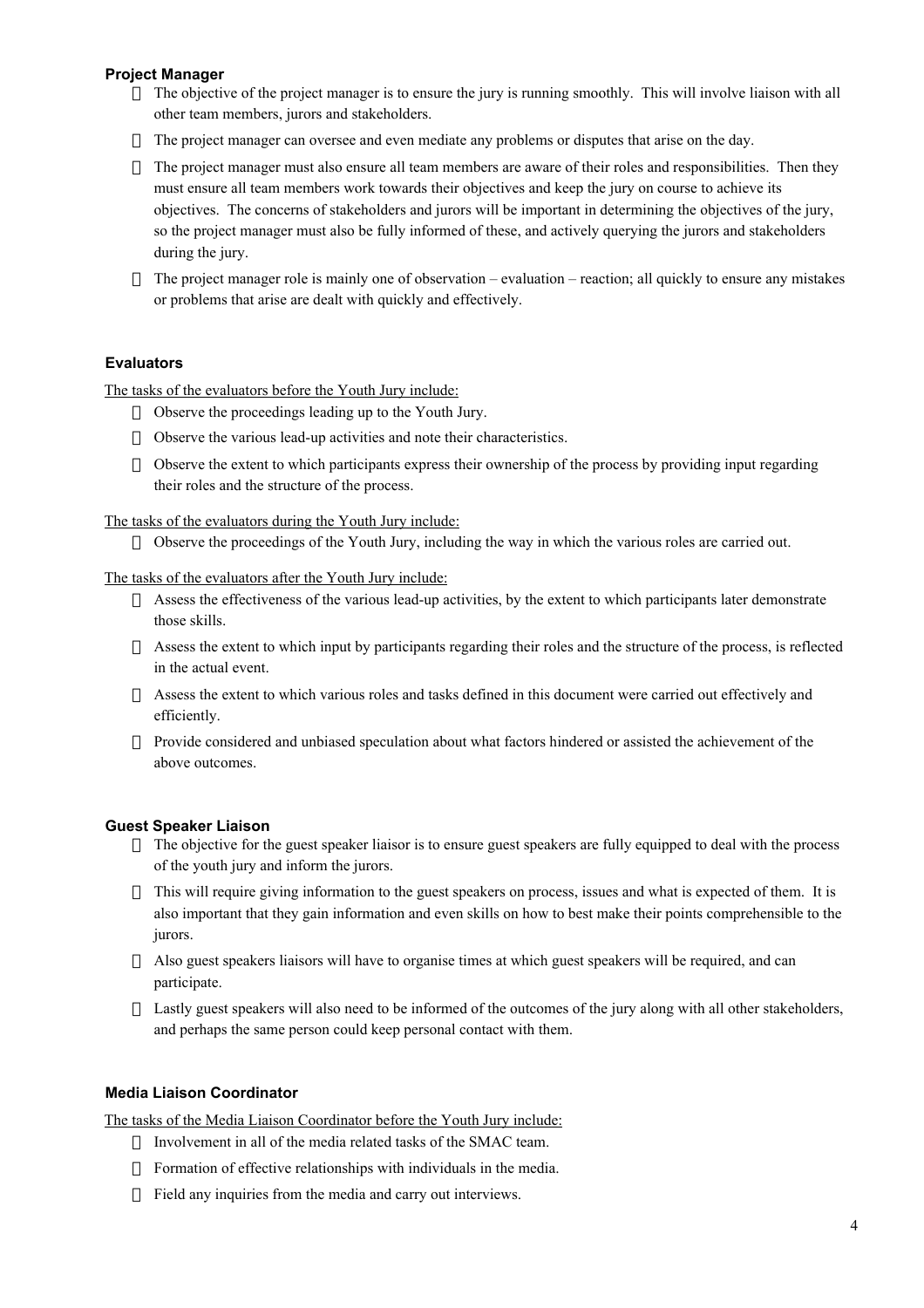The tasks of the Media Liaison Coordinator during the Youth Jury include:

- $\lnot$  Drafting daily press releases on the progress of the Youth Jury.
- $\lnot$  Field any inquiries from the media and carry out interviews.
- $\sim$  Coordinate contact between the media and the participants (if permitted).
- $\lnot$  Organise the final press conference.

The tasks of the Media Liaison Coordinator after the Youth Jury include:

- $\lnot$  Draft a feature article on the Youth Jury.
- $\lnot$  Field any inquiries from the media and carry out interviews.
- $\sim$  Coordinate contact between the media and the participants (if permitted).

#### **Catering Coordinator**

The tasks of the Catering Coordinator before the Youth Jury include:

- $\lnot$  Organise catering for the preparatory days.
- $\rightarrow$  Obtain input from participants regarding catering for the Youth Jury, including vegetarian options etc.

The tasks of the Catering Coordinator before the Youth Jury include:

ÿ Organise catering during the Youth Jury event (breakfast, lunch, dinner, refreshments, drinks etc).

The tasks of the Catering Coordinator before the Youth Jury include:

ÿ Organise the final dinner event.

#### **Entertainment Coordinator**

- $\rightarrow$  The entertainment coordinator's objective is to ensure that the jurors are kept motivated and interested in the youth jury. This will involve organising activities during the lead up to the jury and during breaks in the deliberation to keep the jurors attentive. Activities will also be required to facilitate the formation of a positive group dynamic among the jurors.
- $\rightarrow$  Activities will have to be effective, yet bounded by time and cost. Also they should stay relevant to the jury and not become distractions from deliberation.

#### **Venue Coordinator/Team**

The Venue Coordinator/Team is primarily responsible for the organising and selection of the venue. They are to ensure that the venue is accessible to all jury members and personnel associated with the Youth Jury. The Venue Coordinator/Team has to ensure that all members of the project team are aware of and adhere to the rules and regulations for using the venue as outlined in the contract with the venue proprietors.

The Role of the Venue Coordinator/Team before the Youth Jury

- $\sim$  Liaise with the Chair and Facilitators to ensure that the atmosphere and dynamics of the venue is conducive to young people to relaxing and engaging in discussions.
- $\overline{\phantom{a}}$  Liaise with the Media Liaison and Reporting to ensure that the venue appeals to youth and media coverage and any media coverage of the venue is not in breach of contract with the venue proprietors.
- $\sim$  Liaise with the Transport Coordinator to ensure that the venue is within easy reach of public transport.
- $\sim$  Liaise with the Technical Assistant to ensure that the venue is suitable for meeting all technical needs of the Youth Jury.
- ÿ Liaise with the Catering Coordinator to ensure that the venue meets the caterers' requirements– e.g. refrigerators.
- $\sim$  Consult with the project team to ensure that all members are comfortable with the selection of the venue.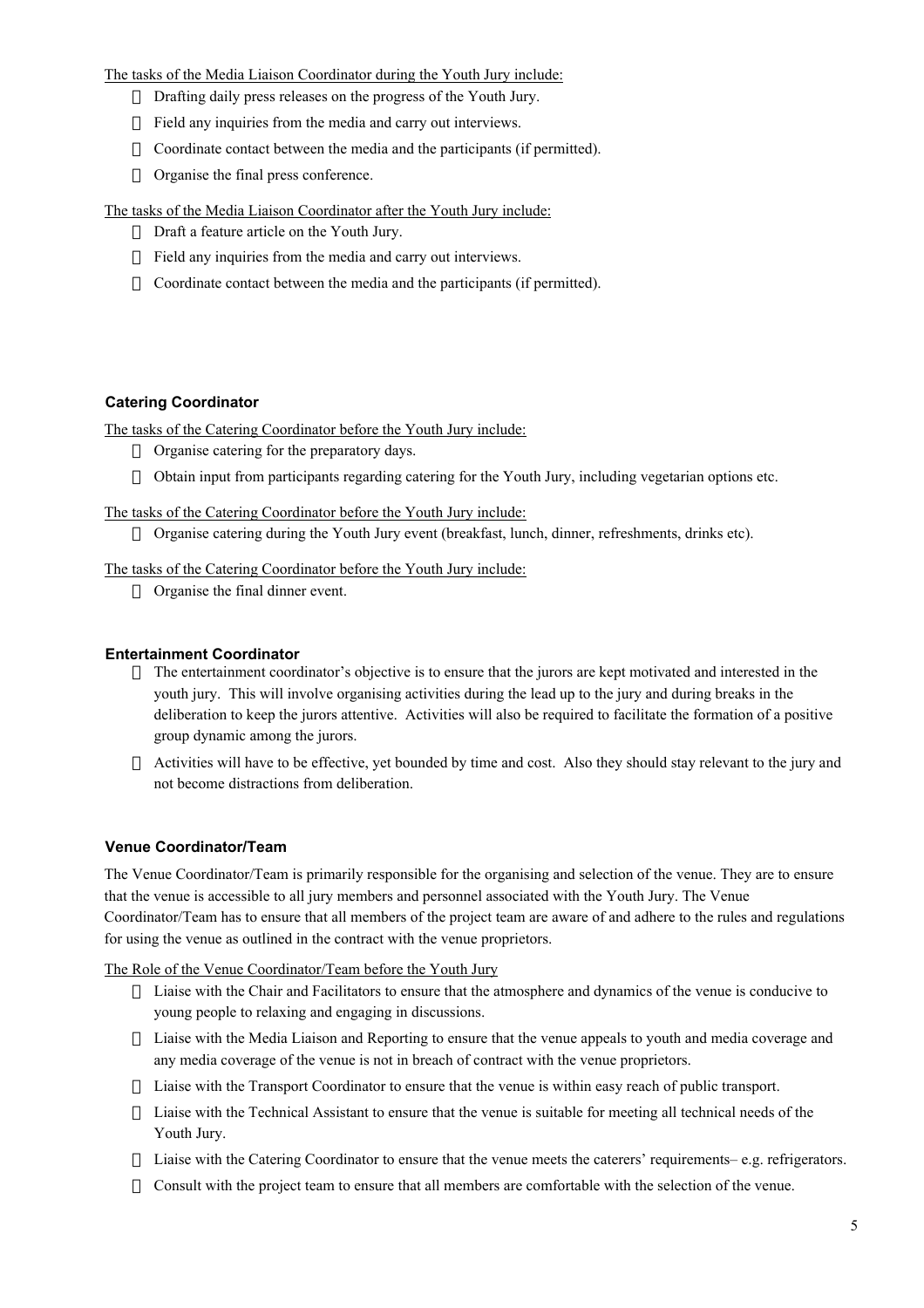- ÿ Negotiate contract and book venue.
- $\rightarrow$  Brief all project members of the rules and regulations they have must adhere to whilst using the venue.

## The Role of the Venue Coordinator/Team during the Youth Jury

- ÿ Regular check-ups with the Chair and Facilitators, Technical Assistant and Catering Coordinator to ensure that the venue is meeting all their needs and to make a report of problems that is due to the fault of the venue's structures.
- $\rightarrow$  Ensure that all project members are adhering to the rules and regulations as outlined in the contract.

## The Role of the Venue Coordinator/Team after the Youth Jury

- $\sim$  Consult the Transport Coordinator to determine how simple or difficult it was for jurors to get to and from the venue.
- $\sim$  Consult the Facilitators and Chair to determine how the venue contributed to relaxing and encouraging the jurors to engage in discussion.
- $\rightarrow$  Ensure that those project members who have used the venue for fulfilling their duties, such as the Technical Assistant leave the venue by the specified time as outlined in the contract.
- $\sim$  Contact the venue proprietors when the project team has finished with the venue.

## **Transport Coordinator**

- ÿ The transport coordinator's objective is to ensure all jurors has safe transport to and from the venue. As we are dealing with minors their safety and welfare is paramount in the running of the jury.
- $\rightarrow$  The must also ensure jurors are able to arrive on time, and attempt to minimise travel times to and from the venue.
- ÿ Another responsibility is reimburse jurors for their travel expenses (so they can use a taxi if they need to). Alternatively this could be done as a transport allowance given to jurors before hand, although either way the transport coordinator will have to ensure jurors can get to the venue safely and on time.
- $\rightarrow$  Also import is the transport of team members, any stakeholders and guest speakers. The transport coordinator will be required to organise transport to the venue if it is required, or at least coordinate our efforts and see if anyone needs a lift from someone else.

## **Administration Coordinator**

The Administration Coordinator's role is to oversee the progress of the project's budget expenditure. The Admin. Coordinator will need to consider items such as recruitment costs; payment for jurors (covering their out of pocket expenses and a small fee for their time), chair, facilitator and evaluator; event organisation costs such as venue, catering and travel; publicity, staff costs for the project managers and printing and distribution costs. The Admin. Coordinator is also required to keep the funding organisation/s (DIMIA) regularly updated with the budget expenditures.

The Role of the Administration Coordinator before the Youth Jury

- $\overline{\phantom{a}}$  Liaise with the Media Liaison and Reporting, Venue Coordinator, Technical Assistant, Catering Coordinator, Researchers and Transport Coordinator to determine the costs involved for fulfilling their respective roles.
- ÿ Weekly monitoring of administrative expenses project stationery, telephone calls, postage, paper, laser printing, photocopying, Carson's consulting fees, guest speaker/expert witness allowance, USyd Admin – internal/independent audit, Project Manager reduced salary rate.
- $\overline{\phantom{a}}$  Ensure that the project office is ordered, clean and that there are files for each respective duty on computer and hard-copy files.
- $\rightarrow$  Keep the project team regularly updated on all expenses incurred and the amount remaining for each expenditure item.
- $\rightarrow$  Keeping DIMIA updated on all expenses incurred and the amount remaining for each expenditure item.
- $\Box$  Determine if there are costs involved for insuring jurors taking part in the process.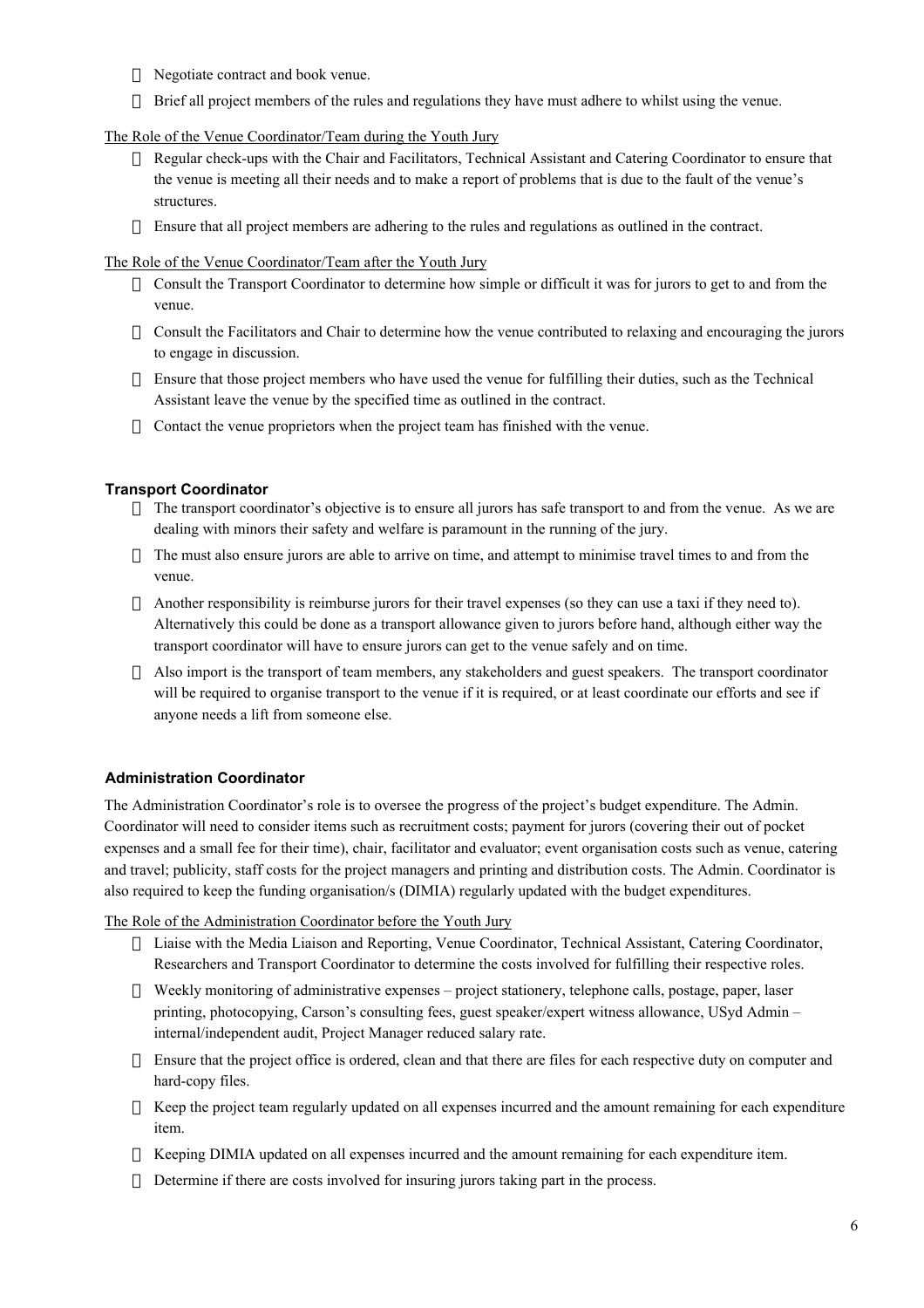The Role of the Admin. Coordinator during the Youth Jury

- $\overline{\phantom{a}}$  Liaise with the Technical Assistant, Catering Coordinator and Transport Coordinator to determine if costs are following the budget plan.
- ÿ Liaise with the chair and facilitators to determine the costs they have incurred for using writing materials and other necessary items for facilitation exercises.

The Role of the Admin. Coordinator after the Youth Jury

- $\rightarrow$  Liaise with the Media Liaison and Reporting, Venue Coordinator, Technical Assistant, Catering Coordinator, Researchers and Transport Coordinator to determine if the costs involved for fulfilling their respective roles have been met and were either on target, exceeded or were less than required.
- $\rightarrow$  Form a document outlining the costs incurred throughout the whole process and brief the project team who will determine, through consensus decision making, what should be done with additional funds or how an excess in the budget should be addressed.
- $\sim$  Complete a report for DIMIA on the overall course of the budget expenditures associated with the project.
- $\lnot$  Complete a brief evaluation of this role .
- ÿ Make sure that all jurors are reimbursed for any expenses they incurred that is covered in the project team's budget.
- $\sim$  Organise all files that contain documents and any other information associated with the project into a suitable storage space that can be easily accessed for future reference.

## **Technical Coordinator**

The tasks of the Technical Coordinator before the Youth Jury include:

ÿ Coordinate obtaining audiovisual equipment (overheads, powerpoint, speakers, microphones, tape recorders) for both preparatory days and the Youth Jury.

The tasks of the Technical Coordinator during the Youth Jury include:

 $\sim$  Coordinate setting up and testing the equipment, and ensure that equipment works effectively, and resolve any problems.

The tasks of the Technical Coordinator after the Youth Jury include:

 $\lnot$  Return hired equipment.

#### **Observers**

Observers are part of the non-participative audience, to listen to and watch the proceedings of the Youth Jury.

The Role of the Observers before the Youth Jury

- $\lnot$  To contact the projects team and request an observer seat.
- $\rightarrow$  Observers must be informed about the rules and regulations they are expected to follow during the process.
- $\sim$  Observers must be informed that depending on the numbers of people interested in observing, they may not be able to attend all sessions they would like to.
- $\lnot$  The jury must be informed of the presence of observers.

The Role of the Observers during the Youth Jury

- $\rightarrow$  Observers are to expect that during some panel sessions the panel may ask observers to leave.
- $\lnot$  Observers do not participate in any way.
- $\rightarrow$  Observers must stay for the whole session there should be no coming and going whilst the jury is in session.
- $\sim$  Observers should not single out jury members for individual discussion.
- ÿ Observers should not seek to influence the jurors in any way.
- $\lnot$  Observers must turn their mobile phones and pagers off.